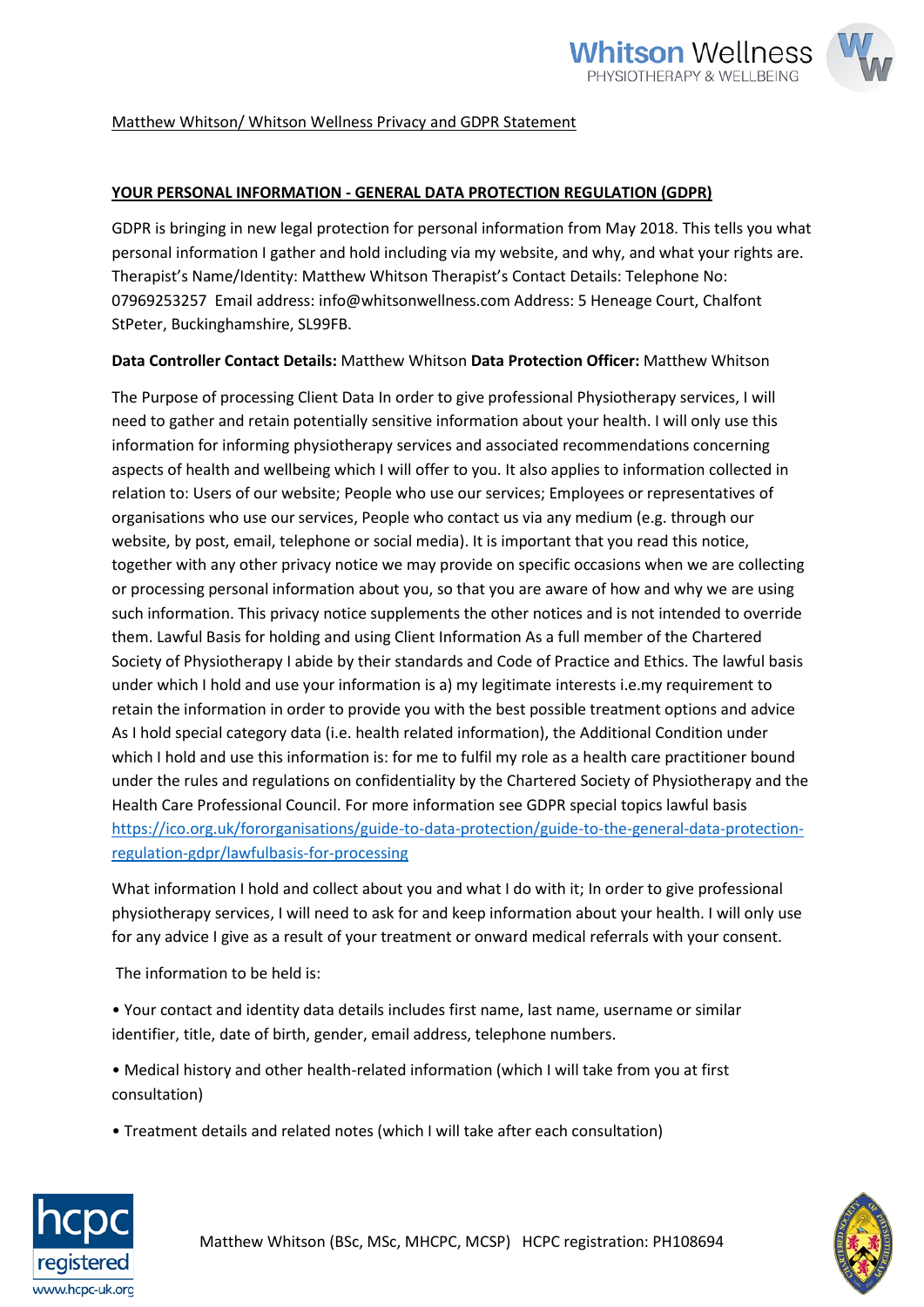



• Transaction Date includes details about payments to and from you and other details of services you have purchased from us.

• Data we collect about you; Technical Data includes internet protocol (IP) address, your login data, browser type and version, time zone setting and location, browser plug-in types and versions, operating system and platform and other technology on the devices you use to access this website.

• Usage Data includes information about how you use our website, products and services.

• Marketing and Communications Data includes your preferences in receiving marketing from us and our third parties and your communication preferences. We also collect, use and share Aggregated Data such as statistical or demographic data for any purpose. Aggregated Data may be derived from your personal data but is not considered personal data in law as this data does not directly or indirectly reveal your identity. For example, we may aggregate your Usage Data to calculate the percentage of users accessing a specific website feature. However, if we combine or connect Aggregated Data with your personal data so that it can directly or indirectly identify you, we treat the combined data as personal data which will be used in accordance with this privacy notice. I will NOT share your information with anyone else (other than within my own practice, or as required for legal process) without explaining why it is necessary, and getting your explicit consent. It may be helpful for your treatment for me to share your information with: insurance providers or referrers for the following reasons: if you are claiming via insurance or if you have been referred As I am treating as the result of a referral, I have to share certain details with: The information to be shared would be: the referee How we use your personal data We will only use your personal data when the law allows us to. Most commonly, we will use your personal data in the following circumstances:

• Where we need to perform the contract we are about to enter into or have entered into with you.

• Where it is necessary for our legitimate interests (or those of a third party), by which we mean in the interest of enabling us to give you the best service/product and the best and most secure experience.

- Where we need to comply with a legal or regulatory obligation. You have the right to withdraw consent to marketing at any time by:
- Changing your marketing preferences via email to [info@whitsonwellness.com](mailto:info@whitsonwellness.com)
- making use of the "unsubscribe" feature in emails or the "STOP" number for texts; and/or

• contacting us via any of the methods referred to in paragraph 1 above. Purposes for which we will use your personal data We have set out below, in a table format, a description of all the ways we plan to use your personal data, and which of the legal bases we rely on to do so. We have also identified what our legitimate interests are where appropriate. Note that we may process your personal data for more than one lawful ground depending on the specific purpose for which we are using your data. Please write to us if you need details about the specific legal ground we are relying on to process your personal data where more than one ground has been set out in the table below.



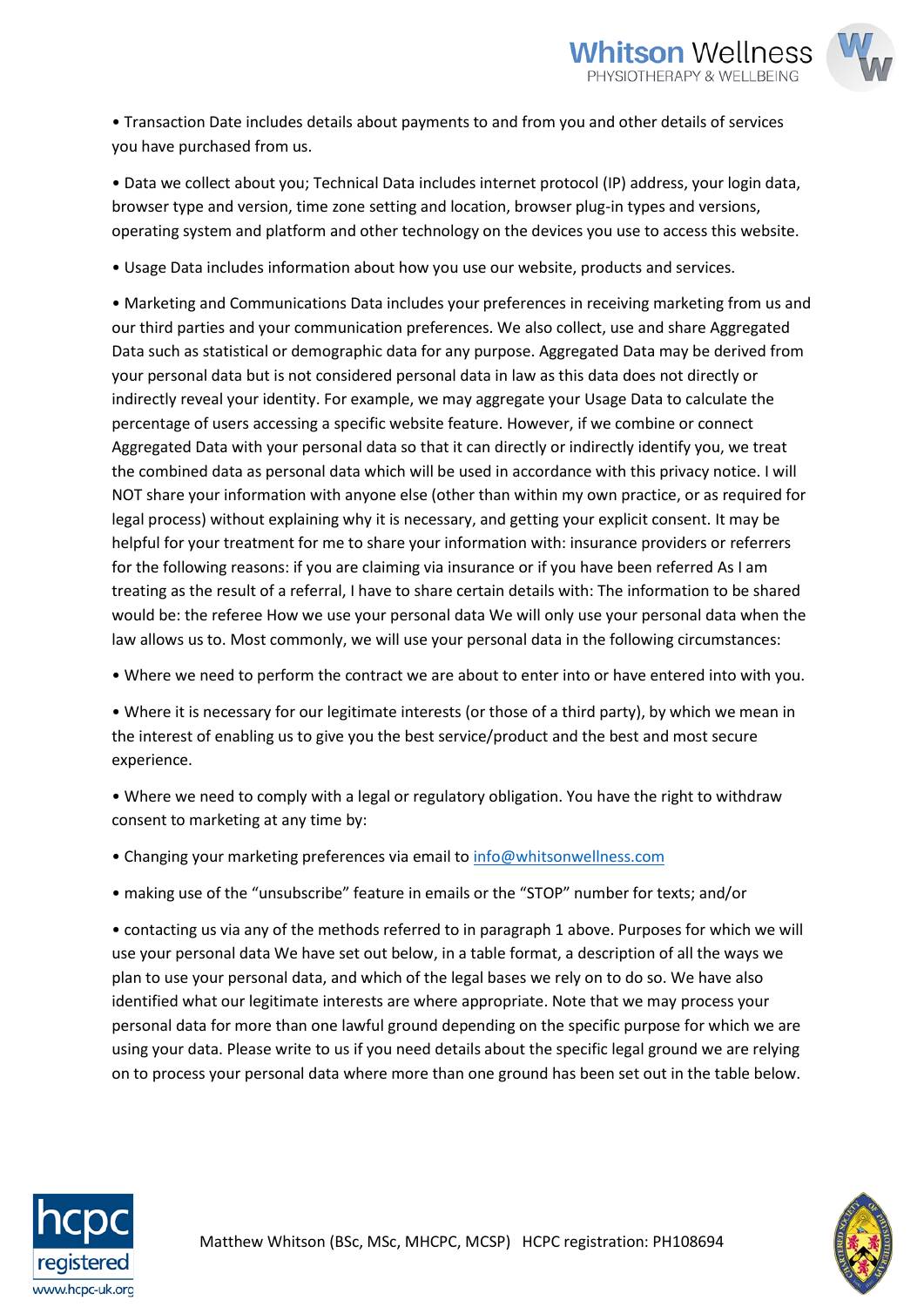| Purpose/Activity                         | Type of data        | Lawful basis for processing                              |
|------------------------------------------|---------------------|----------------------------------------------------------|
|                                          |                     | including basis of legitimate<br><b>Maitson</b> Wellness |
| To register you as a new                 | (a) Identity        | Performatice of acontraction                             |
| client                                   | (b) Contact         | with you                                                 |
|                                          | (c) Address         |                                                          |
| To contact you in relation               | (a) Identity        | (a) Performance of a contract                            |
| to an appointment you                    | (b) Contact         | with you                                                 |
| have made with us                        | (c) Address, email  | (b) Necessary for our<br>legitimate interests            |
|                                          | address and contact |                                                          |
|                                          | number              |                                                          |
| To help you with an                      | (a) Identity        | a) Performance of a contract<br>with you                 |
| enquiry if you contact us                | (b) Contact         |                                                          |
| by telephone or email                    | (c) Address         | (b) We want to provide the<br>information                |
|                                          |                     | and assistance you need so<br>you can get                |
|                                          |                     |                                                          |
|                                          |                     | the most from our service                                |
| To provide you a service                 | (a) Identity        | (a) Performance of a contract<br>with you                |
| including:                               | (b) Contact         |                                                          |
| (a) To Manage payments, fees             | (c) Financial       | (b) Necessary for our<br>legitimate interests            |
| and charges                              | d) Transaction      |                                                          |
| (b) Collect and recover                  |                     | (to recover debts due to us)                             |
| money owed to us                         |                     |                                                          |
| To manage our                            | (a) Identity        | (a) Performance of a contract                            |
| relationship with you or                 | (b) Contact         | with you                                                 |
| your organisation which<br>will include: | (c) Profile         | (b) Necessary to comply with a                           |
| (a) Notifying you about                  | (d) Marketing and   | legal<br>obligation                                      |
| changes to our terms or                  | Communications      | (c) Necessary for our                                    |
| privacy policy                           |                     | legitimate interests                                     |
| (b) Asking you to take a                 |                     | (to keep our records updated                             |
| survey                                   |                     | and to                                                   |
|                                          |                     | study how customers use our<br>services)                 |
| To enable you to partake                 | (a) Identity        | (a) Performance of a contract                            |
| in a prize draw,                         | (b) Contact         | with you                                                 |
| competition or complete a                | (c) Profile         | (b) Necessary for our                                    |
| survey                                   |                     | legitimate interests                                     |

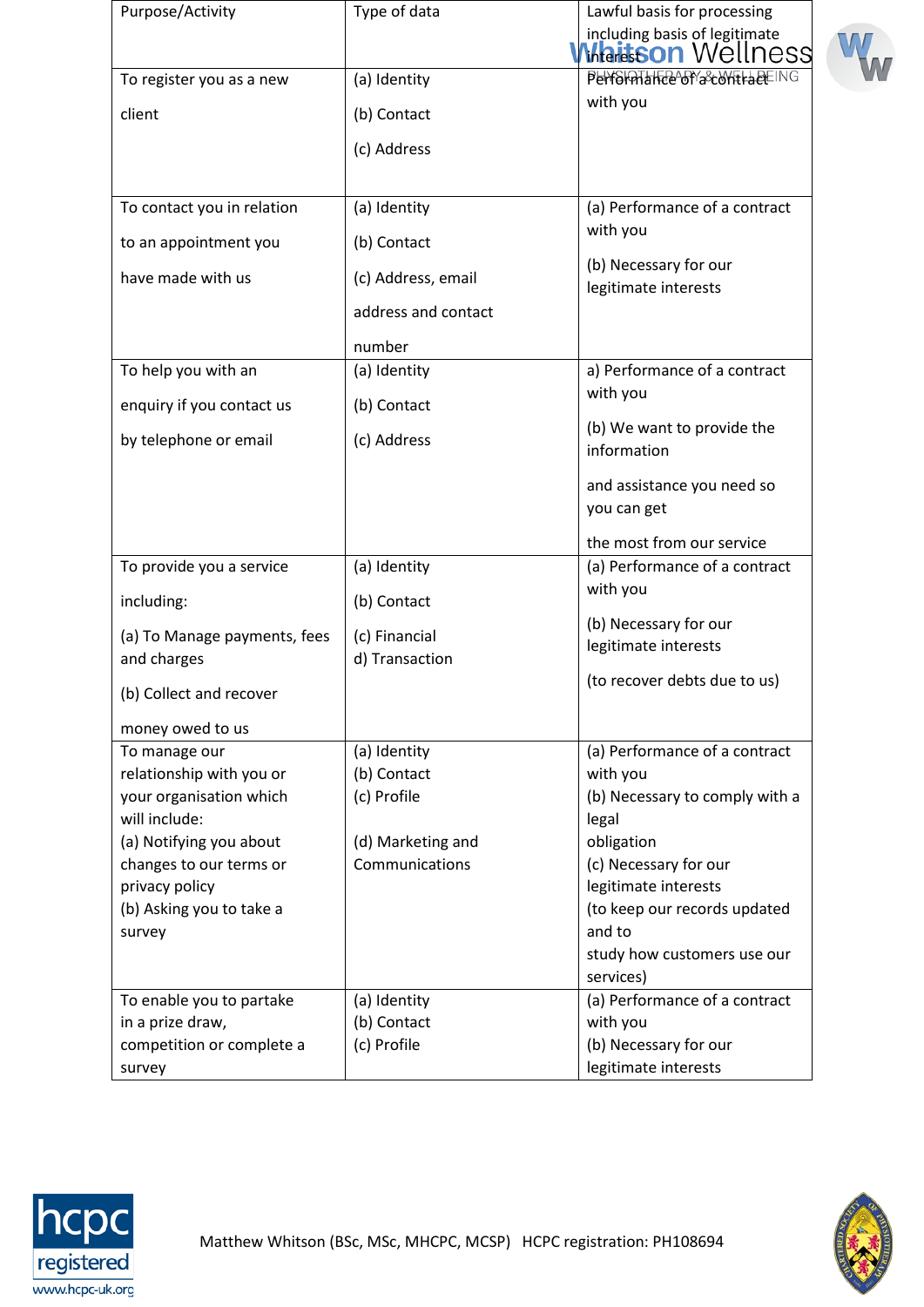



|                                | (d) Usage         | (to study how customers use     |
|--------------------------------|-------------------|---------------------------------|
|                                |                   | our                             |
|                                | (e) Marketing and | services, to develop them and   |
|                                | Communications    | grow our                        |
|                                |                   | business)                       |
| To administer and protect      | (a) Identity      | (a) Necessary for our           |
| our business and this          | (b) Contact       | legitimate interests            |
| website (including             | (c) Technical     | (for running our business,      |
| troubleshooting, data          |                   | provision of                    |
| analysis, testing, system      |                   | administration and IT services, |
| maintenance, support,          |                   | network                         |
| reporting and hosting of       |                   | security, to prevent fraud and  |
| data)                          |                   | in the                          |
|                                |                   | context of a business           |
|                                |                   | reorganisation                  |
|                                |                   | exercise)                       |
|                                |                   | (b) Necessary to comply with a  |
|                                |                   | legal                           |
|                                |                   | obligation                      |
| To deliver relevant website    | (a) Identity      | Necessary for our legitimate    |
| content and                    | (b) Contact       | interests (to study how         |
| advertisements to you and      | c) Profile        | customers use our services, to  |
| measure or understand the      | (d) Usage         | develop them, to grow our       |
| effectiveness of the           | (e) Marketing and | business and to inform our      |
| advertising we serve to        | Communications    | marketing strategy              |
| you                            | (f) Technical     |                                 |
| To use data analytics to       | (a) Technical     | Necessary for our legitimate    |
| improve our website, services, | (b) Usage         | interests (to define types of   |
| marketing, customer            |                   | customers for our services, to  |
| relationships and experiences  |                   | keep our website updated and    |
|                                |                   | relevant, to develop our        |
|                                |                   | business and to inform our      |
|                                |                   | marketing plans)                |
| To make suggestions and        | (a) Identity      | Necessary for our legitimate    |
| recommendations to you         | (b) Contact       | interests (to develop our       |
| about product/services that    | (c) Technical     | services and grow our           |
| may be of interest to you      | (d) Usage         | business)                       |
|                                | (e) Profile       |                                 |



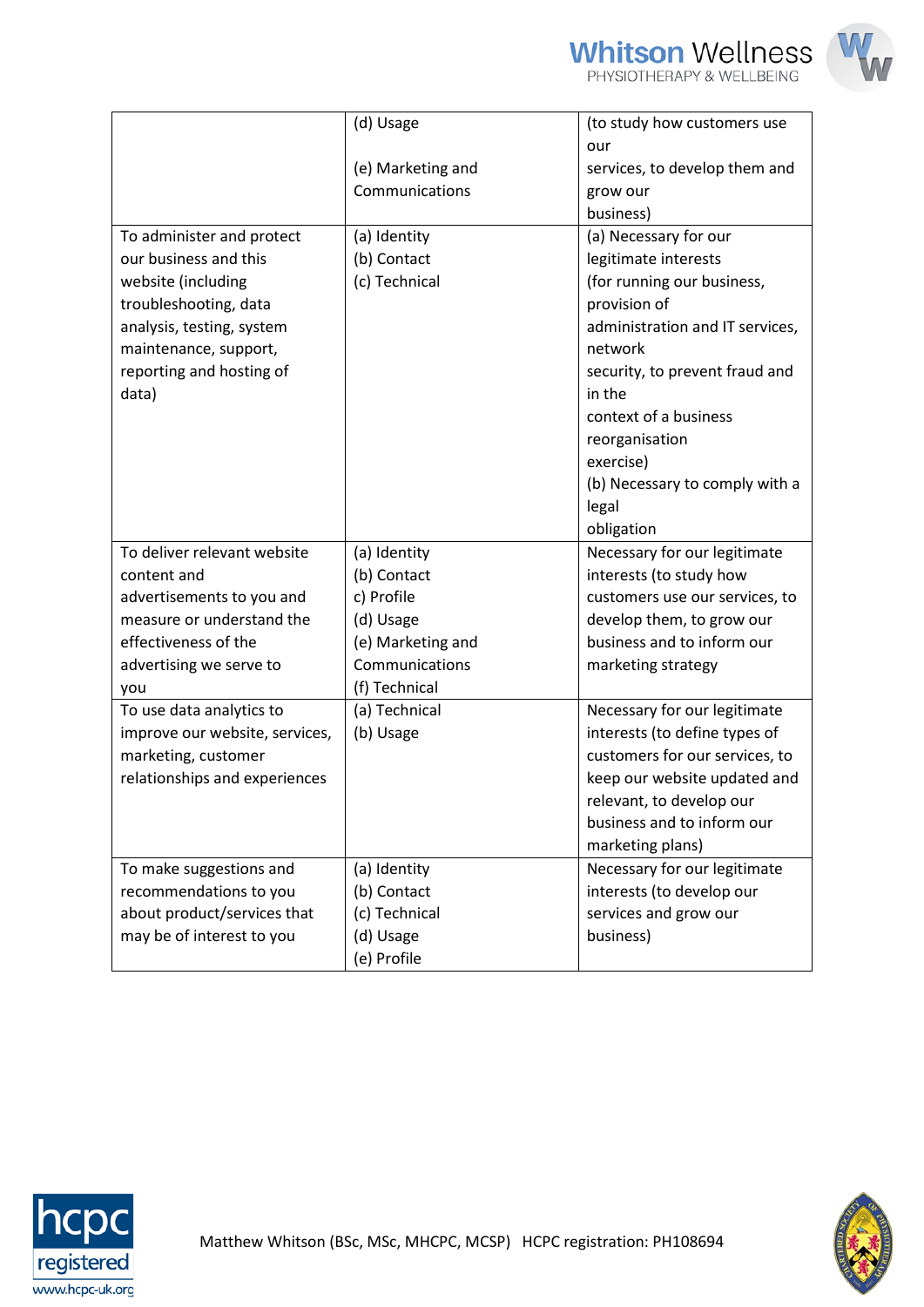

## **Marketing**

We strive to provide you with choices regarding certain personal data uses, particularly around marketing and advertising. Please see Opting out below. Promotional offers from us We may use your Identity, Contact, Technical, Usage and Profile Data to form a view on what we think you may want or need, or what may be of interest to you. This is how we decide which products, services and offers may be relevant for you (we call this marketing). You may receive marketing communications from us if you have requested information from us or purchased services from us and, in each case, you have not opted out of receiving that marketing. Third-party marketing We will get your express opt-in consent before we share your personal data with any company outside of Matthew Whitson/ Whitson Wellness for marketing purposes. Opting out You can ask us or third parties to stop sending you marketing messages at any time by following responding with 'unsubscribe to any marketing materials that are sent to you. If you would prefer, you may also opt out by writing to us at any time at the address listed in paragraph 1 or emailing us at: [info@whitsonwellness.com](mailto:info@whitsonwellness.com)

Where you opt out of receiving these marketing messages, this will not apply to personal data provided to us as a result of a service purchase, product/service experience or other transactions.

### **Cookies**

You can set your browser to refuse all or some browser cookies, or to alert you when websites set or access cookies. If you disable or refuse cookies, please note that some parts of this website may become inaccessible or not function properly. Cookies we collect are at the end of the Privacy Policy. Change of purpose We will only use your personal data for the purposes for which we collected it, unless we reasonably consider that we need to use it for another reason and that reason is compatible with the original purpose. If you wish to get an explanation as to how the processing for the new purpose is compatible with the original purpose, please contact us. If we need to use your personal data for an unrelated purpose, we will notify you and we will explain the legal basis which allows us to do so. Please note that we may process your personal data without your knowledge or consent, in compliance with the above rules, where this is required or permitted by law. Disclosure of your personal data We may have to share your personal data with the parties set out below for the purposes set out in the table in paragraph 4 above.

• Service providers acting as processors who provide IT and system administration services including the following: GoDaddy.com

• Professional advisers acting as processors including accountants, lawyers, bankers, auditors and insurers based in the United Kingdom who provide consultancy, banking, legal, insurance and accounting services. These professional advisors use accounting software programs which are also compliant GDPR regulations.

• Our registrant body and professional association CSP/HCPC for the processing of complaints made by you.

• HM Revenue & Customs, regulators and other authorities acting as processors who require reporting of processing activities in certain circumstances. We require all third parties to respect the security of your personal data and to treat it in accordance with the law. We do not allow our thirdparty service providers to use your personal data for their own purposes and only permit them to process your personal data for specified purposes and in accordance with our instructions. Your data



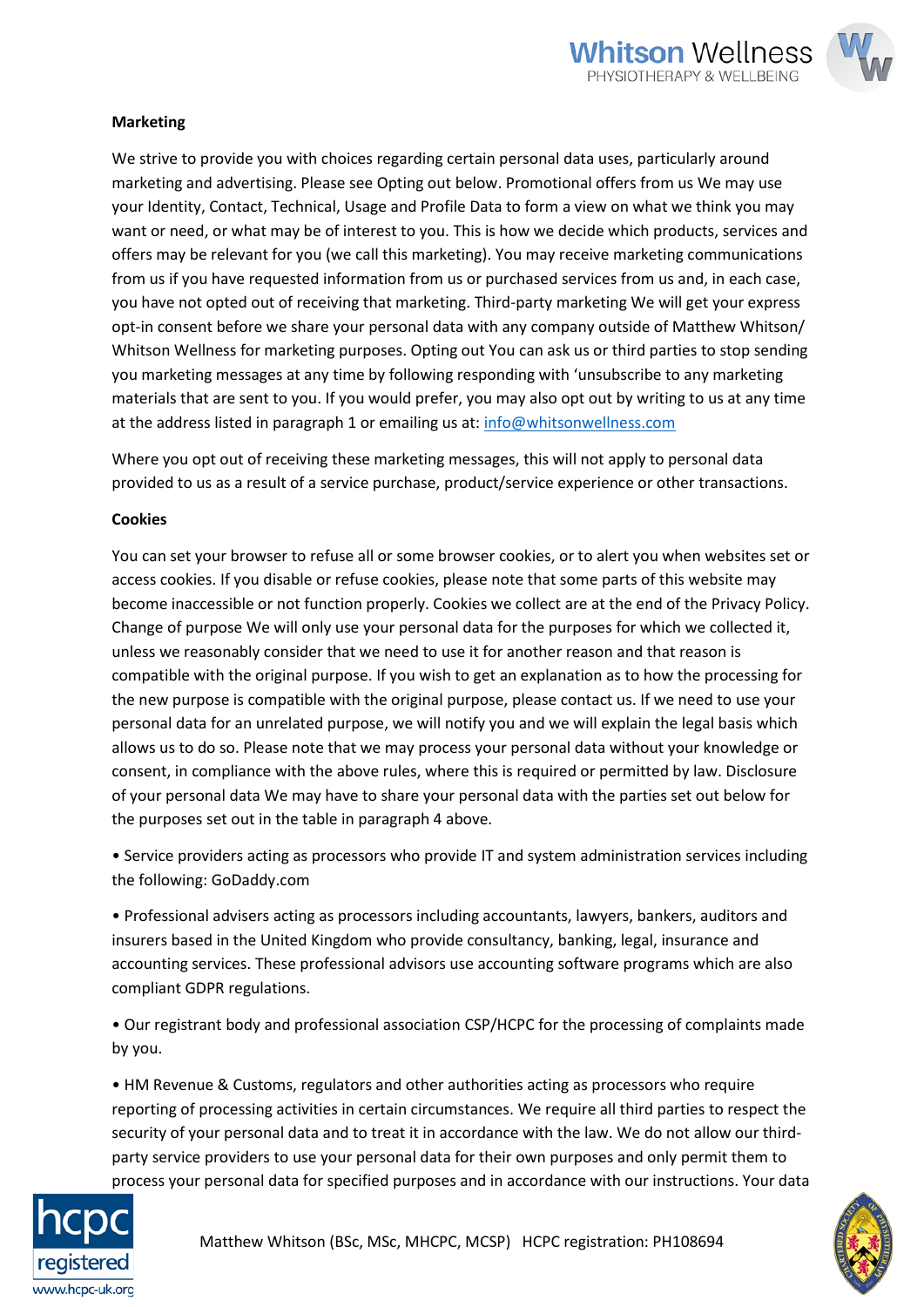

will not be transferred outside the EU without your consent. Protecting Your Personal Data I am committed to ensuring that your personal data is secure. In order to prevent unauthorised access or disclosure, I have put in place appropriate technical, physical and managerial procedures to safeguard and secure the information we collect from you. I will contact you using the contact preferences you give me in relation to: • Appointment times • Physiotherapy and Wellbeing information or information related to your health • Special offers and promotions (you may unsubscribe from this at any time)

## **Data security**

We have put in place appropriate security measures to prevent your personal data from being accidentally lost, used or accessed in an unauthorised way, altered or disclosed. We have put in place procedures to deal with any suspected personal data breach and will notify you and any applicable regulator of a breach where we are legally required to do so.

How Long I Retain Your Information for; I will keep your information for the following periods a. 'claims occurring' insurance: (records to be kept for 7 years after last treatment) b. law regarding children's records (records to be kept until the child is 25 or if 17 when treated, then 26) c. CNHC requirements to retain information for 8 years b) We will only retain your personal data for as long as necessary to fulfil the purposes we collected it for, including for the purposes of satisfying any legal, accounting, or reporting requirements. c) To determine the appropriate retention period for personal data, we consider the amount, nature, and sensitivity of the personal data, the potential risk of harm from unauthorised use or disclosure of your personal data, the purposes for which we process your personal data and whether we can achieve those purposes through other means, and the applicable legal requirements. d) By law we have to keep basic information about our customers (including Contact, Identity, Financial and Transaction Data) for six years after they cease being customers for tax purposes. e) In some circumstances you can ask us to delete your data: see Request erasure below for further information. f) In some circumstances we may anonymise your personal data (so that it can no longer be associated with you) for research or statistical purposes in which case we may use this information indefinitely without further notice to you. Your rights GDPR gives you the following rights:

• The right to be informed: To know how your information will be held and used (this notice). • The right of access: To see your therapist's records of your personal information, so you know what is held about you and can verify it.

• The right to rectification: To tell your therapist to make changes to your personal information if it is incorrect or incomplete.

• The right to erasure (also called "the right to be forgotten"): For you to request your therapist to erase any information they hold about you

• The right to restrict processing of personal data:. You have the right to request limits on how your therapist uses your personal information

• The right to data portability: under certain circumstances you can request a copy of personal information held electronically so you can reuse it in other systems.



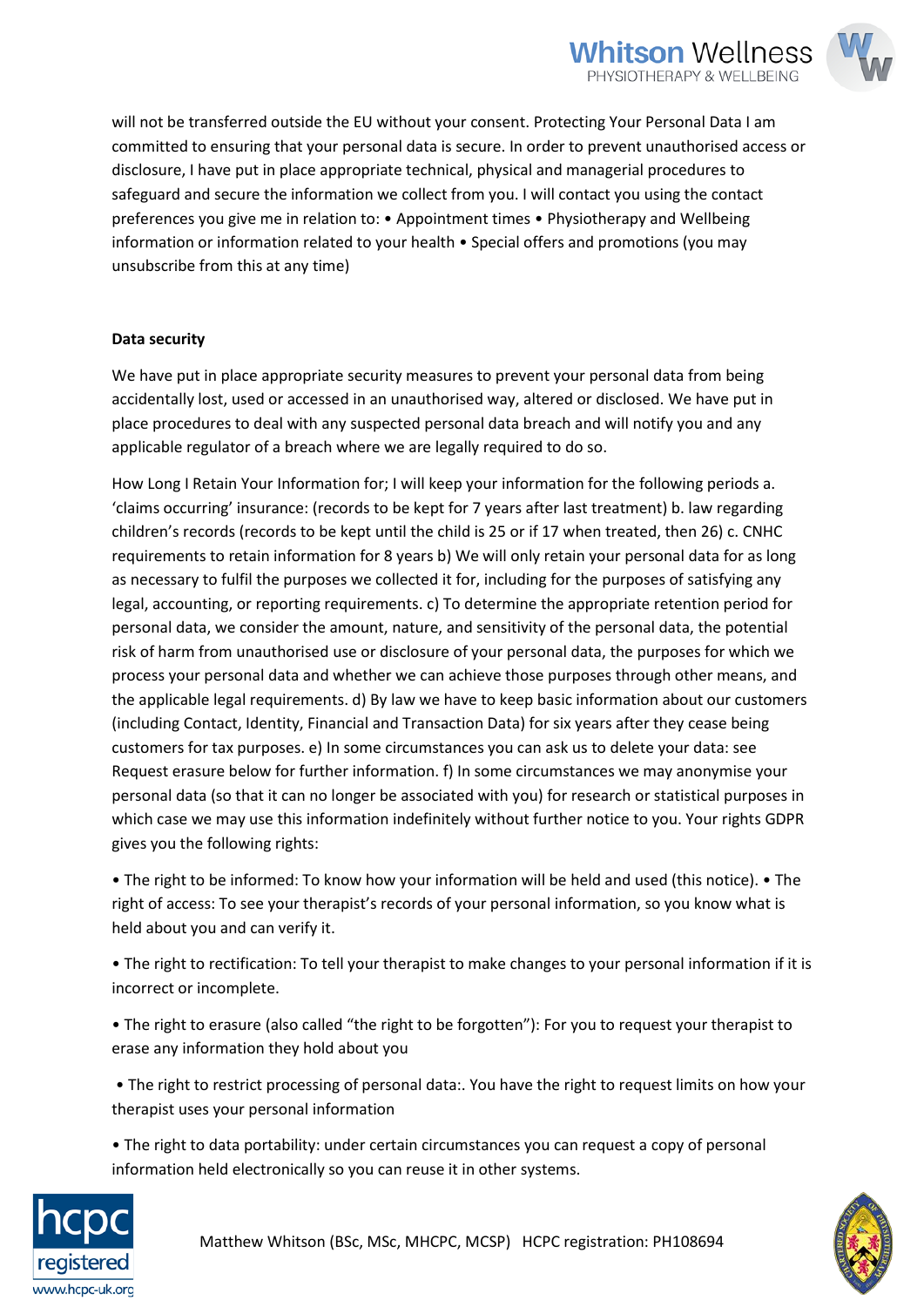

• The right to object: To be able to tell your therapist you don't want them to use certain parts of your information, or only to use it for certain purposes.

• Rights in relation to automated decision-making and profiling.

• The right to lodge a complaint with the Information Commissioner's Office: To be able to complain to the ICO if you feel your details are not correct, if they are not being used in a way that you have given permission for, or if they are being stored when they don't have to be. If you wish to exercise any of the rights set out above, please contact us in writing at the registered address in paragraph 1. No fee usually required You will not have to pay a fee to access your personal data (or to exercise any of the other rights). However, we may charge a reasonable fee if your request is clearly unfounded, repetitive or excessive. Alternatively, we may refuse to comply with your request in these circumstances. What we may need from you We may need to request specific information from you to help us confirm your identity and ensure your right to access your personal data (or to exercise any of your other rights). This is a security measure to ensure that personal data is not disclosed to any person who has no right to receive it. We may also contact you to ask you for further information in relation to your request to speed up our response. Time limit to respond We try to respond to all legitimate requests within one month. Occasionally it may take us longer than a month if your request is particularly complex or you have made a number of requests. In this case, we will notify you and keep you updated. Full details of your rights can be found at [https://ico.org.uk/for-organisations/guide-to-the-generaldata-protection-regulation-gdpr/individual](https://ico.org.uk/for-organisations/guide-to-the-generaldata-protection-regulation-gdpr/individual-rights/)[rights/.](https://ico.org.uk/for-organisations/guide-to-the-generaldata-protection-regulation-gdpr/individual-rights/)

If you wish to exercise any of these rights, please use the contact details given above. If you are dissatisfied with the response you can complain to the Information Commissioner's Office; their contact details are at: www.ico.org.uk Changes to the privacy notice and your duty to inform us of changes.

We reserve the right to update this privacy notice at any time. It is important that the personal data we hold about you is accurate and current. Please keep us informed if your personal data changes during your relationship with us. Third-party links Our website may include links to third-party websites, plug-ins and applications. Clicking on those links or enabling those connections may allow third parties to collect or share data about you. We do not control these third-party websites and are not responsible for their privacy statements. When you leave our website, we encourage you to read the privacy notice of every website you visit.

# **THERAPIST'S RIGHTS**

Please note:

• if you don't agree to your therapist keeping records of information about you and your treatments, or if you don't allow them to use the information in the way they need to for treatments, the therapist may not be able to treat you

• Your therapist has to keep your records of treatment for a certain period as described above, which may mean that even if you ask them to erase any details about you, they might have to keep these details until after that period has passed